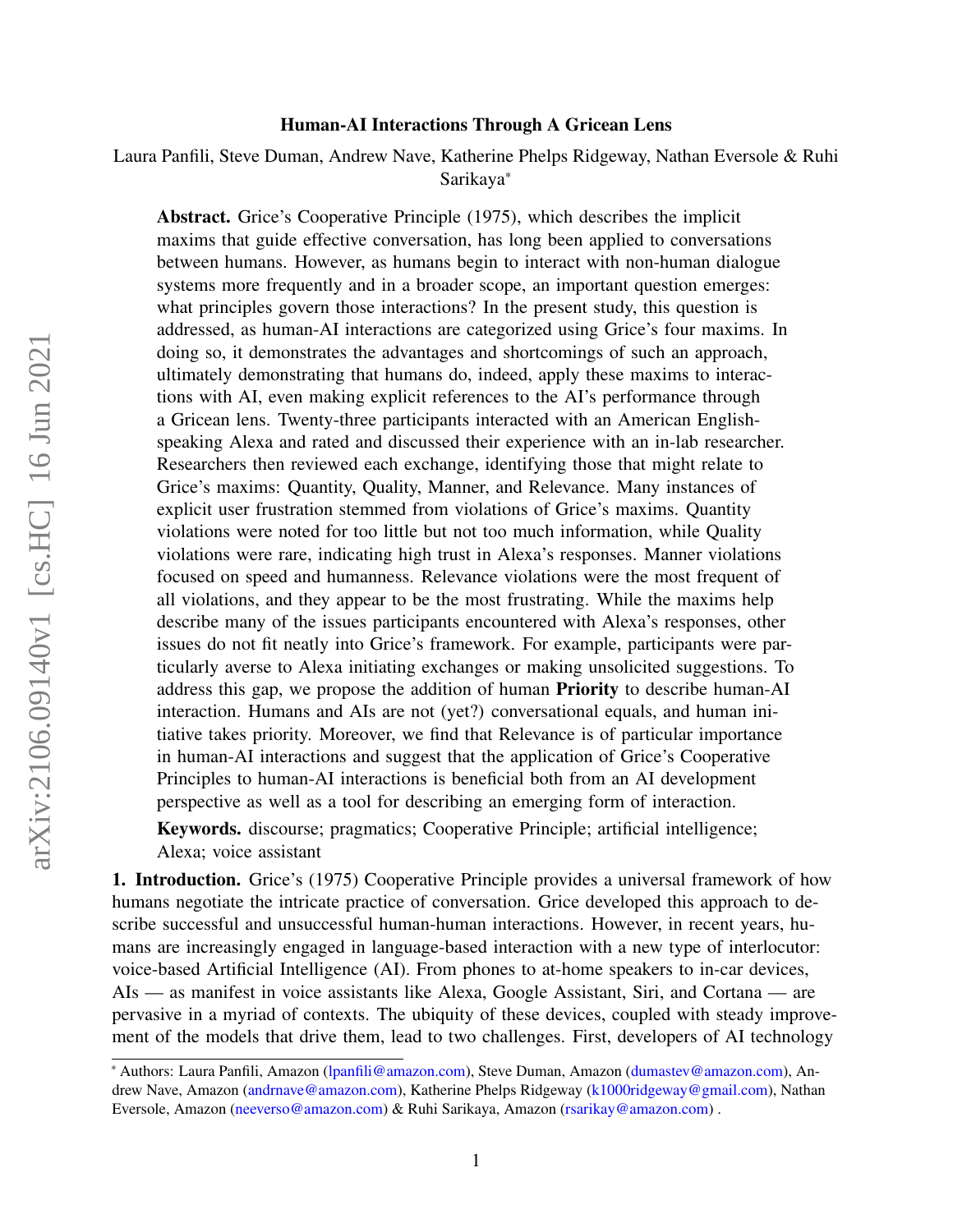need mechanisms to evaluate the success or failure of exchanges with AI. Second, researchers require a method by which to describe the principles that guide this new, pervasive form of language-based exchanges.

The study we report here takes the novel step of applying Grice's framework, one meant to describe human conversation, to exchanges that challenge the notion of what constitutes a 'conversation.' We rely largely on qualitative observations of in-lab, naturalistic exchanges between participants and an Alexa device. Participants rated Alexa's responses and were prompted by an in-lab researcher to describe the reasoning behind their ratings. The researchers then reviewed all exchanges, identifying over 700 as potential violations of Grice's maxims. In the results reported here, we show the exchanges, ratings, and explanations from this study. These observations provide strong preliminary evidence that users do, indeed, apply Gricean maxims to human-AI interactions.

Based on our findings, we argue that Grice's Cooperative Principle — specifically the maxims of Quantity, Quality, Relevance, and Manner — is a useful framework to describe human-AI interactions, though there are a few important differences from what we expect with human-human interactions. With regard to Quantity, participants specifically cite responses that are too short as reasons for providing low ratings of Alexa's responses, but they do not explicitly mention lengthy responses. Quality violations are rare in the dataset, with very few explicit references by participants as to the quality of Alexa's responses. Manner violations are observed with regard to the rate of Alexa's speech and the 'humanness' of responses. Violations of Relevance are the most prevalent violations in the dataset, and they are most frequently associated with lower ratings.

In addition, we also identify another important difference between human-human interactions and those displayed in human-AI interactions: the inherent power difference between humans and AIs leads to different expectations in terms of turn initiations and interruptions. To account for the discrepancies, we propose a new maxim, Priority, which suggests that humans take priority in human-AI interactions.

To explore these observations, we first examine previous literature regarding Grice's Cooperative Principle, criticisms regarding its universality, and applications regarding differing discourse contexts. Next, we present the study of twenty-three participants interacting with Alexa in a lab setting, focusing primarily on the qualitative observations of the participants. Lastly, we discuss our findings and their implications regarding AI evaluation, the limitations of Grice's framework, and future directions.

2. Background. Understanding user perceptions of AI systems is notoriously difficult, but it is an important endeavor. Evaluating the performance of AI systems allows us to identify problem areas as the technology develops. Specifically, how do human users assess the success or failure of their exchanges with an AI dialogue system? While several approaches have been suggested for doing so (see, e.g., [Deriu et al.](#page-13-1) [2019;](#page-13-1) [Schmitt & Ultes](#page-14-0) [2015\)](#page-14-0), previous attempts are limited in their scope, examining voice user interfaces that are primarily transactional or limited to a particular domain, like setting up travel plans. These limitations become apparent when examining AI voice assistants like Siri, Google Assistant, and Alexa, which now feature numerous functions (including naturalistic conversation, in some cases) and can be used in a variety of contexts. Moreover, the machine learning models that drive the Natural Language Understanding of these systems are steadily improving, allowing users to employ more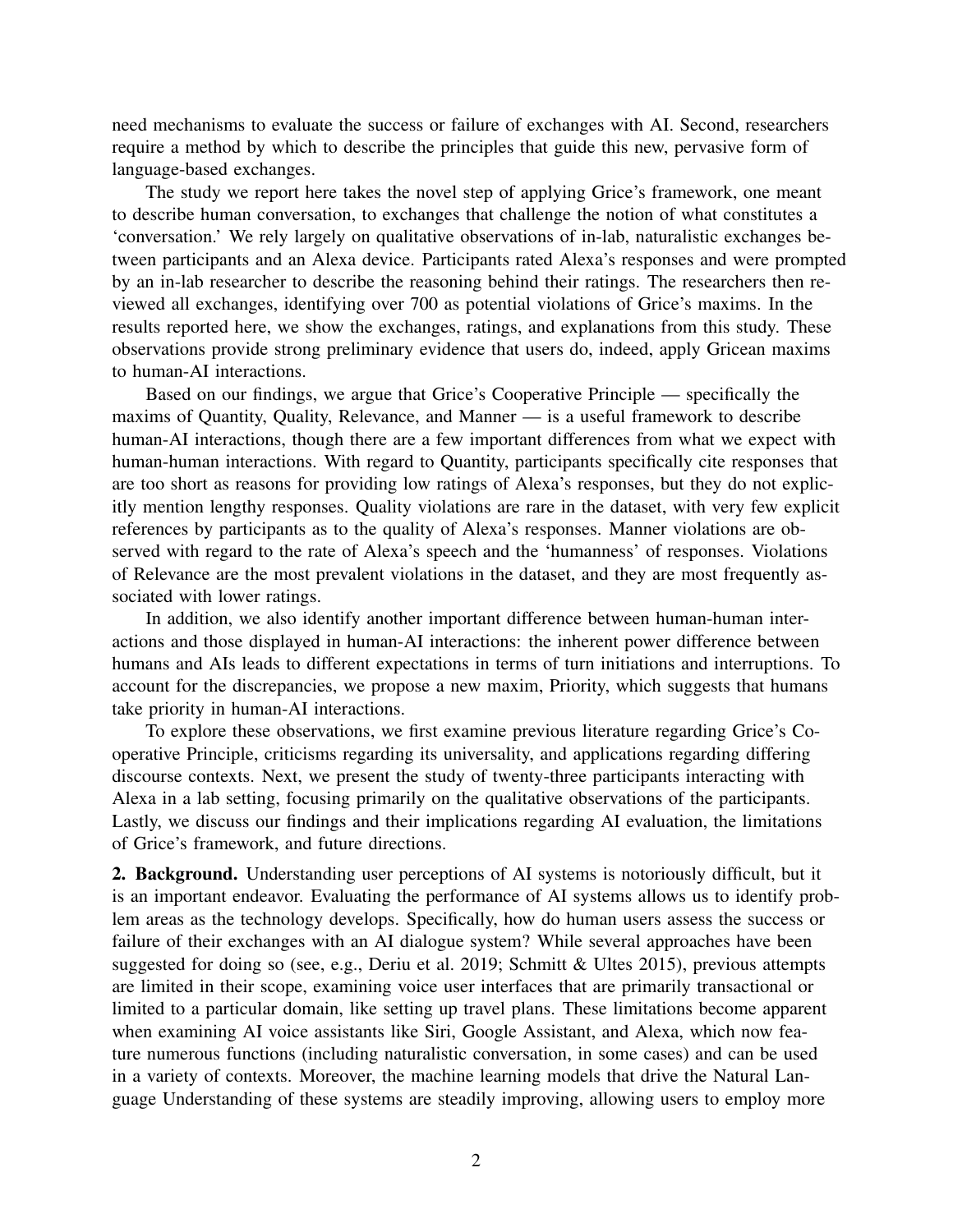complex linguistic constructions. As a consequence, it is important to have a well-established, human-based approach with which to understand how humans interpret their own interactions with AI systems.

In addition, as humans interact with AIs more frequently and more naturally, there is increasing evidence that users anthropomorphize AIs, talking and perhaps even treating them as human-like entities. [Purington et al.](#page-13-2) [\(2017\)](#page-13-2) demonstrate that Alexa users frequently personify the device in reviews posted to Amazon.com (e.g., using female pronouns 'she' and 'her' to describe Alexa), and, interestingly, this personification is correlated with higher star ratings. Given the increasingly complex interactions along with the natural tendency (and even encouragement) to personify AIs, it makes sense to apply frameworks traditionally used for humanhuman interactions in order to understand people's perceptions of human-AI interactions. To that end, in this paper we explore the utility of using Grice's Cooperative Principle — a framework traditionally used to describe interactions between humans — as a framework with which to understand user perceptions of interactions between humans and AIs.

Grice's Cooperative Principle is a descriptive framework to explain the presumably universal guidelines for effective conversations. The principle is composed of four maxims: Quantity, Quality, Manner, and Relevance. These maxims are intended to describe the implicit conversational rules that allow humans to mutually understand one another. These maxims are briefly described as follows:

*Quantity: Make your contribution as informative as is required for the current purposes of the exchange. Do not make your contribution more informative than required. Quality: Try to make your contribution one that is true, specifically: Do not say what you believe to be false; Do not say that for which you lack adequate evidence Manner: Be perspicuous, and specifically: Avoid obscurity; Avoid ambiguity; Be brief; Be orderly Relevance: Make your contributions relevant*

In order for human conversation to be effective, humans need to follow Grice's maxims. Violating the maxims leads to ineffective (or, in the case of flouting, often comical) communicative events.

Since Grice's seminal work, many researchers have argued that the Cooperative Principle is not necessarily universal, as contextual factors can influence the extent to which interlocutors follow the maxims [\(Habermas](#page-13-3) [1984;](#page-13-3) [Harris](#page-13-4) [1995;](#page-13-4) [Thornborrow](#page-14-1) [2014\)](#page-14-1). As Harris (1995) argues, "Grice has often been criticised for constructing a theory of universal pragmatics which cannot handle unequal encounters which are clearly not cooperative and where the goals of participants conflict in quite obvious ways." Such situations include 'institutional discourse,' or discourse that takes place in institutions like classrooms or courtrooms. In a courtroom setting, for example, a witness on the stand does not have the access to the same speech acts as the lawyer or judge [\(Habermas](#page-13-3) [1984\)](#page-13-3).

Kitis [\(1999\)](#page-13-5) addresses the universality of Grice's Cooperative Principle by suggesting that, in fact, Relevance serves as a 'supermaxim' that structures surrounding communication and exerts control of the pragmatic definition of truth. Relevance, Kitis argues, thus constrains the application of the other three maxims. This accounts for power dynamics in human-human interactions in that the interlocutors respond according to the 'relevance' of the social and linguistic context. This line of thinking suggests that one maxim can influence or filter the others.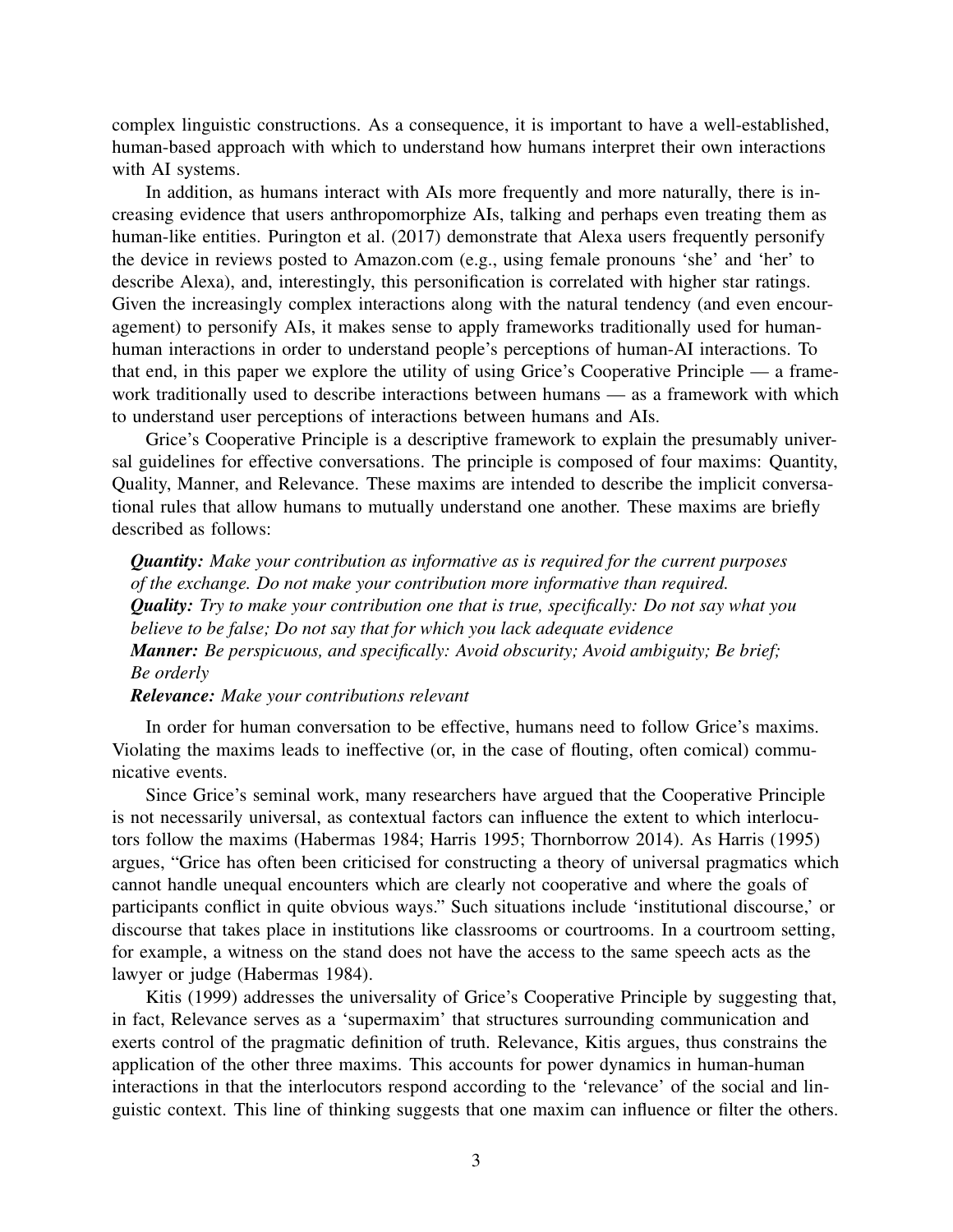Like in human-human conversation, the context of human-AI interactions can vary wildly (e.g., in the kitchen, in the car, etc.). While the notion of 'institutional discourse' covers many of the contextual variations in Relevance, it does not necessarily capture the power differences at play between human and AI. This point will be taken up in the Discussion below.

In short, despite limitations in Grice's Cooperative Principle for describing human conversation, it is a well-established and useful starting point when endeavoring to explore human perceptions of human-AI interactions. Moreover, applying this framework could help us improve the development process of AIs, help us better categorize and understand human-AI exchanges, and perhaps even contribute our understanding of Grice's maxims.

To these ends, this paper describes an in-lab experiment in which we examine human-AI exchanges through a Gricean lens. As this is a novel approach to such interactions, our methodology is primarily qualitative, where we analyze human-AI exchanges through three means: (1) the researchers' assessments of human-AI interactions as violations of Gricean's maxims, (2) participants' assessments of exchanges on a 1-5 scale, and (3) participants' explicit references to exchanges that the researchers regard as applicable to Grice's maxims. This methodology allows us to determine the extent to which applying Grice's Cooperative Principle to human-AI interactions is useful as well as the extent to which participants consciously (and perhaps unconsciously) do so as well. More specifically, it allows us to address the following research questions:

RQ1: Are unsatisfactory interactions between humans and AIs explained as violations of Grice's maxims?

RQ2: Which, if any, unsatisfactory interactions are not explained as violations of Grice's maxims?

RQ3: Are there fundamental differences between what researchers perceive to be violations of Grice's maxims compared to participant assessments?

In order to answer these research questions, we invited twenty-three participants to a lab where they interacted with an Alexa device. Alexa was chosen first and foremost because this study was conducted by researchers at Amazon, Inc. to help facilitate the development of Alexa. Additionally, Alexa is a widely used voice assistant with a wide range of capabilities. The details of the methodology are reported below.

3. Methods. Amazon researchers worked with User Research International to recruit twentythree participants for this study. Participants were self-reported to have an Alexa-enabled device at home and to interact with it at least a few times each week. All participants reported that they had never professionally worked on a voice assistant and did not have any immediate family members who did, nor were any employed by Amazon. Participants were all residents of the greater Seattle area and able to speak and read English, though not necessarily natively. They received a \$100 Amazon.com gift card in exchange for participating in this experiment. Figure [1](#page-4-0) shows participant demographics.

The study was conducted by Amazon researchers in a usability lab on Amazon's campus in Seattle, Washington in the fall of 2019. This lab was set up with a third generation Echo Dot set to American English and connected to various Alexa-enabled smart home devices. An in-lab researcher joined each participant in order to troubleshoot technical issues, facilitate ratings, and encourage discussion of their reasoning behind ratings.

Participants were instructed to interact with Alexa based on a series of prompts; they were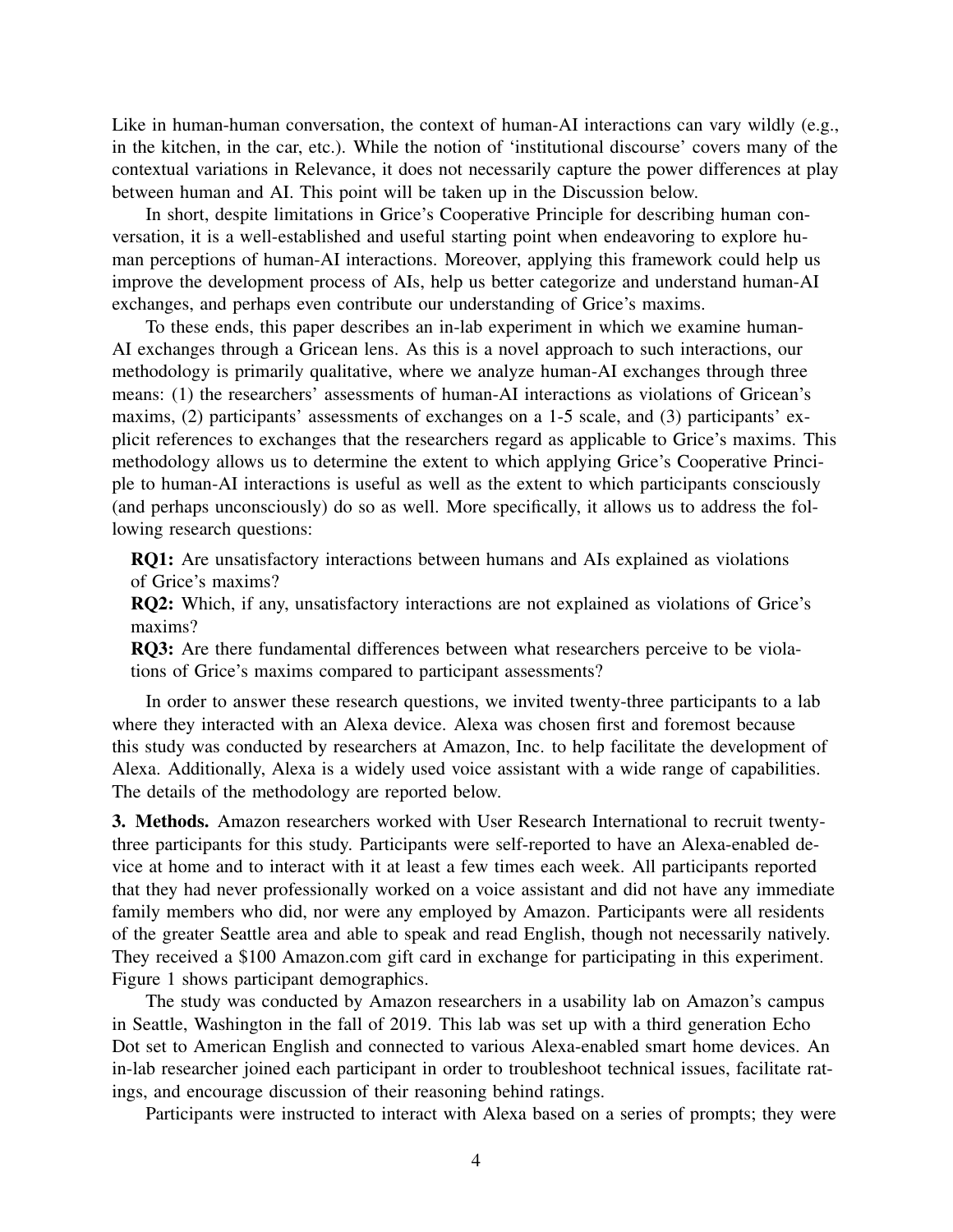<span id="page-4-0"></span>

Figure 1. Age, gender, and ethnicity of participants

encouraged to explore anything that piqued their interest and were free to move on to the next prompt at any point. The prompts were designed to cover some of the most frequent types of Alexa exchanges, such as music and smart home requests. They were intended to cause both successful and unsuccessful interactions and to allow participants to phrase their requests naturally. Prompts were displayed on a monitor and participants controlled the pace with a keyboard. Audio of each session was recorded for later analysis. Prompts were presented in a random order, with not all participants completing all prompts, depending on their pace.

Participants were asked to rate each of Alexa's responses an a scale from one to five, where one is the worst score and five is the best. The points on the scale were not further specified, allowing for the participants to apply the scale as they felt was intuitive. Scores were input using number keys on a modified keyboard and recorded using Psychopy software [\(Peirce et al.](#page-13-6) [2019\)](#page-13-6). In order to preserve the naturalness of the experiment, participants were only lightly encouraged and reminded to rate their exchanges, resulting in some unrated turns. Additionally, the in-lab researcher frequently asked participants to talk through their thought process behind a rating. At the end of the experiment, participants verbally completed an exit survey that included a broad discussion of their application of the rating scale.

<span id="page-4-1"></span>The resulting data set consists of 23 hours of audio, including exchanges with Alexa and discussions with the in-lab researcher. We captured 2,279 participant-Alexa exchanges, 1,913 of which were rated on the 1-5 scale. All exchanges were evaluated by researchers for potential violations of one or more maxim on Alexa's part; we also identified implicit and explicit references to Grice's maxims in participant conversations with the researchers. Table [1](#page-4-1) shows the frequency of maxim violations and Figure [2](#page-5-0) shows the distribution of ratings by maxim violation.

| Maxim     | n   |
|-----------|-----|
| Quantity  | 135 |
| Quality   | 7   |
| Manner    | 109 |
| Relevance | 471 |

Table 1. Maxim violation counts

As the table demonstrates, approximately 40% of the participant-Alexa exchanges were identified the researchers as potential Gricean violations. The most frequently violated maxim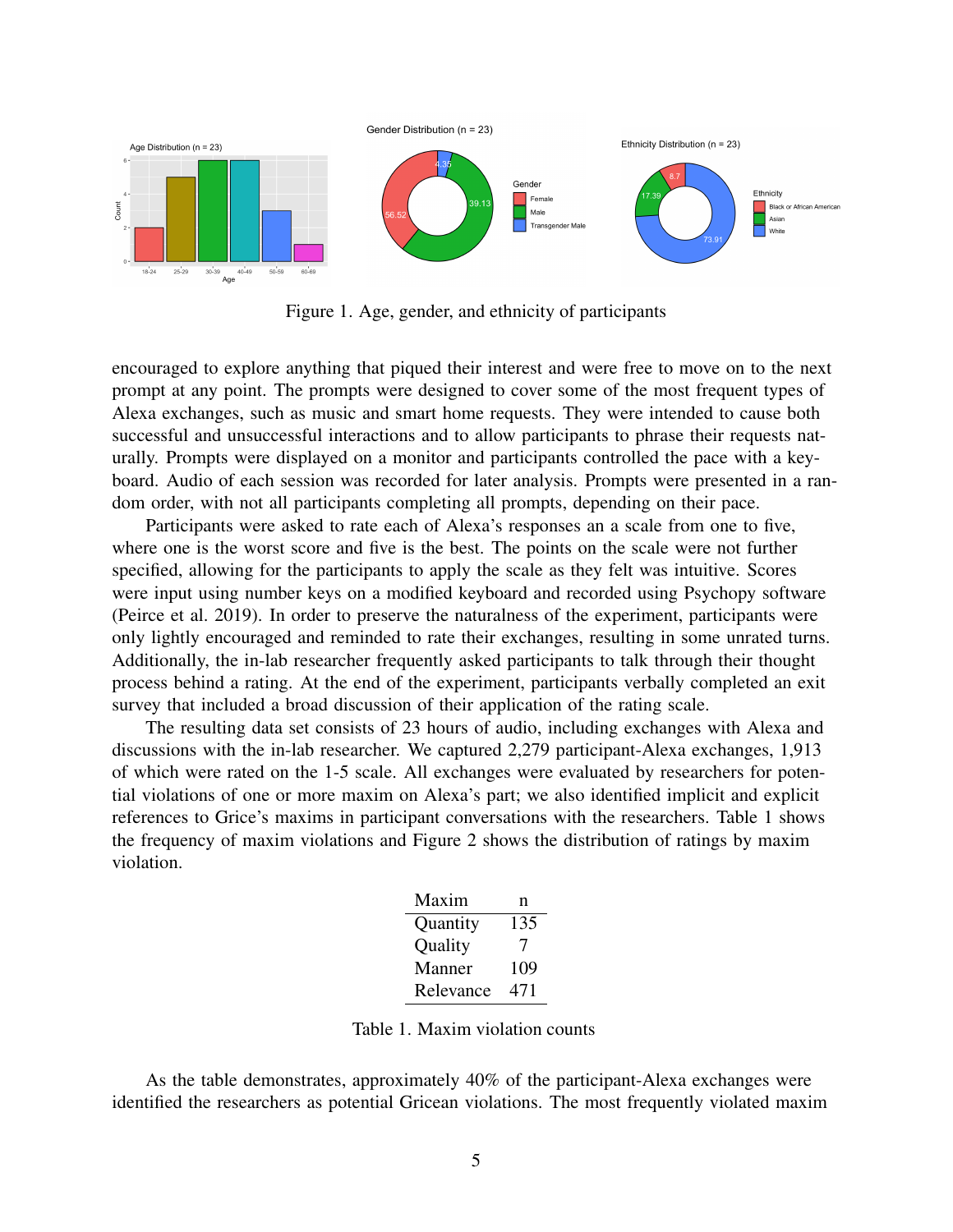<span id="page-5-0"></span>

Figure 2. Distribution of ratings of maxim violations

was Relevance, where 428 exchanges were tagged as potential violations. Interestingly, as Figure [2](#page-5-0) demonstrates, violations of Grice's maxims are associated with both negative and positively-rated turns. In other words, a researcher-identified maxim violation is not necessarily a poorly rated exchange by the participants. In fact, many researcher-identified violations are rated 5 by participants. However, this seems to be less the case for Relevance, where the distribution of ratings includes much lower numbers. The following section explores the findings for each maxim, focusing primarily on participants references to Grice's maxims in their evaluations.

4. Results. This section consists of a primarily qualitative analysis of the participant-Alexa exchanges recorded in the study. The subsections discuss exchanges that the researchers identified as possible violations of Grice's four maxims: Quantity, Quality, Manner, and Relevance. In addition to the participant ratings for each exchange, we concentrate primarily on explanations that either implicitly or explicitly reference the maxim.

4.1. QUANTITY. We identified 135 exchanges where Alexa may have violated the Quantity maxim, with an average rating of  $4.15$  (SD = 1.22). We saw several trends in how participants invoked Quantity in their conversations with the in-lab researcher. First, some participants noted and appreciated when Alexa's response hit the Quantity sweet spot (such examples are not included as violations, but rather demonstrate participants explicitly referring to Gricean maxims), as seen in Example [\(1\).](#page-5-1)

<span id="page-5-1"></span>(1) User: Alexa, what's happening with the Thomas Cook collapse over in Europe? Alexa: Here's what I found about Thomas Cook from Reuters. The collapse of British travel operator Thomas Cook has left hundreds of thousands holidaymakers abroad and forced governments and insurers to coordinate a huge operation to get them home. The company ran hotels, resorts and airlines ferrying 19 million people a year to 16 different countries. *[rating: 5]*

User: The thing I liked about that is it wasn't too long. So I got a good amount of info [...] It was short and sweet.

<span id="page-5-2"></span>When Alexa's response did not hit the sweet spot and instead provided too little information, this quantity violation was sometimes cause for a lower rating. In Example [\(2\),](#page-5-2) Alexa seemed about to provide a list, but only included one item.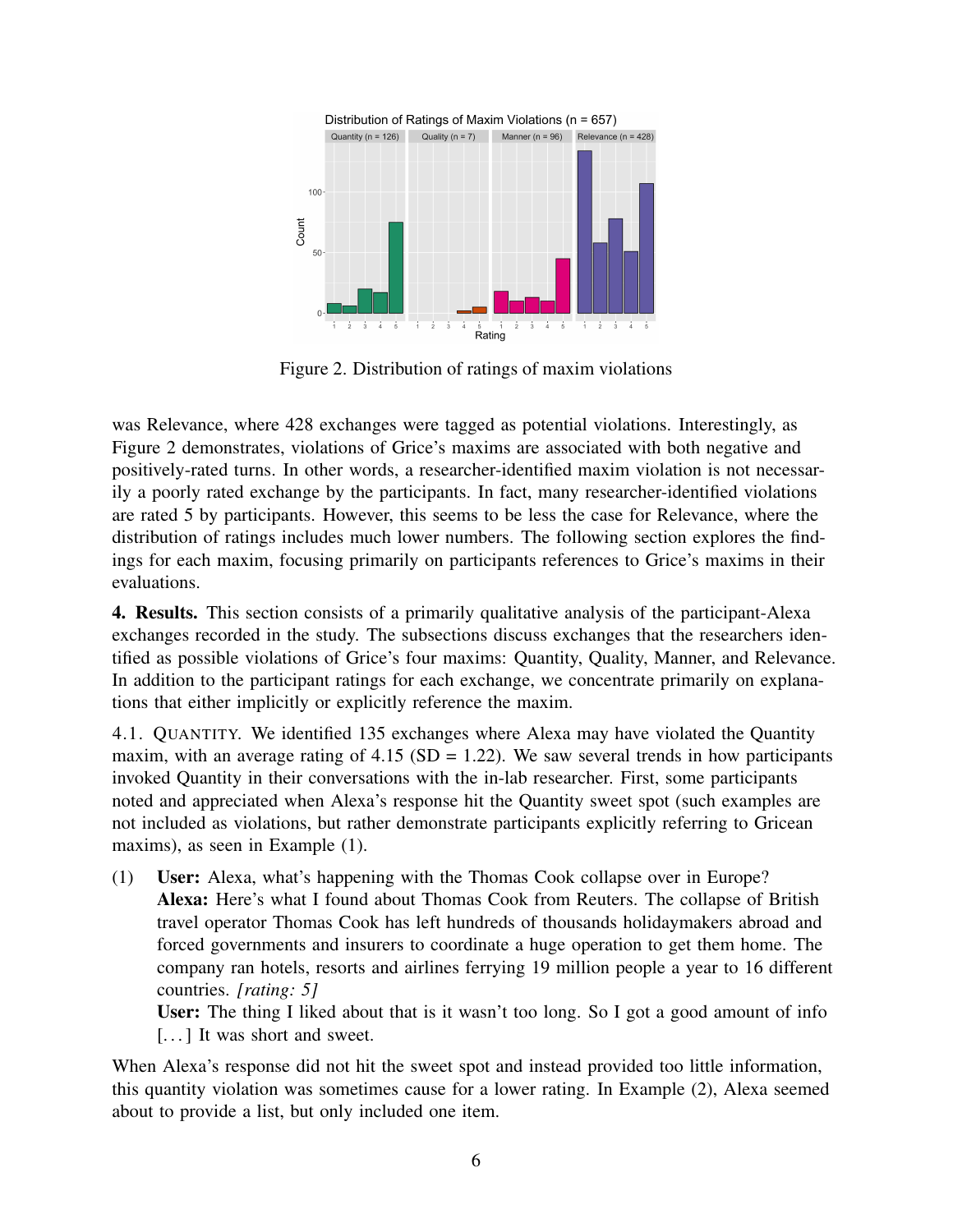(2) User: Alexa, tell me about different kinds of bananas. Alexa: Some examples of bananas are red bananas. *[rating: 2]* User: There should've been more. I'm giving that a two. I wanted more, like ... yellow and plantains or whatever, I wanted three or four.

However, when Alexa provided what would likely be too much information in a conversation between humans, this generally went unnoticed by participants. In Example [\(3\),](#page-6-0) Alexa read the entire first paragraph of the Wikipedia article on Astronomy. Though the device does ask if the user would like to hear more, it's only offered after reading that full first paragraph. Another potential quantity violation comes in the form of too much detail: in Example [\(4\),](#page-6-1) Alexa provides distances down to the tenth of a mile for locations on another continent, and the participant did not comment on this.

- <span id="page-6-0"></span>(3) User: Alexa, tell me about astronomy. Alexa: Here's the Wikipedia article on Astronomy. Astronomy is a natural science that studies celestial objects and phenomena. It applies mathematics, physics, and chemistry in an effort to explain the origin of those objects and phenomena and their evolution. Objects of interest include [...] Would you like me to continue? *[rating: 5]*
- <span id="page-6-1"></span>(4) User: Alexa, tell me about good restaurants in Paris, France. Alexa: Here are a few top rated restaurants in Paris, France: one, Chez le Libanais, 4,997.6 miles away on et 36 rue Saint-André-des-Arts, two, La Jacobine, 4,997.5 miles away on 59-61 rue Saint-André des Arts [...] [rating: 4]

These examples demonstrate that some users seem to have very different expectations of Alexa compared to humans in terms of an adherence to the maxim of Quantity. Specifically, these users seem to find responses that we, as researchers, interpret as too much information — such as an entire paragraph from Wikipedia or distances in thousands of miles to the decimal point — as perfectly acceptable. This suggests that some users are sensitive to too little quantity, but they are less sensitive to greater quantity, in contrast to what we may expect with humanhuman interactions. This marks a first potential difference in the application of Grice's framework to human-AI interactions.

These examples may be a reflection of users viewing the AI as a window to the Internet. Many participants demonstrated a belief that Alexa is conducting Internet searches to answer their questions, and that the device can access whatever information an Internet search could access. If Alexa is capable of accessing all the information that's out there, responses should provide more detail than a human can; on the other hand, this expectation sets users up for disappointment and frustration when Alexa fails to provide sufficient information.

<span id="page-6-2"></span>4.2. QUALITY. Just seven exchanges included Alexa violations of the Quality maxim, with an average rating of 4.71 ( $SD = 0.49$ ). Participants demonstrated overwhelming trust in Alexa's responses, as indicated by high ratings and commentary to that effect along with the relative lack of explicit references to Quality. In Example [\(5\),](#page-6-2) the participant was asked to request the weather in Mordor, a fictional location from The Lord of the Rings, but this participant did not know that Mordor does not exist. Due to a speech recognition error, Alexa reported the weather for Vidor, Texas instead. The participant then assumed that Alexa was correctly reporting the weather in Mordor, Texas: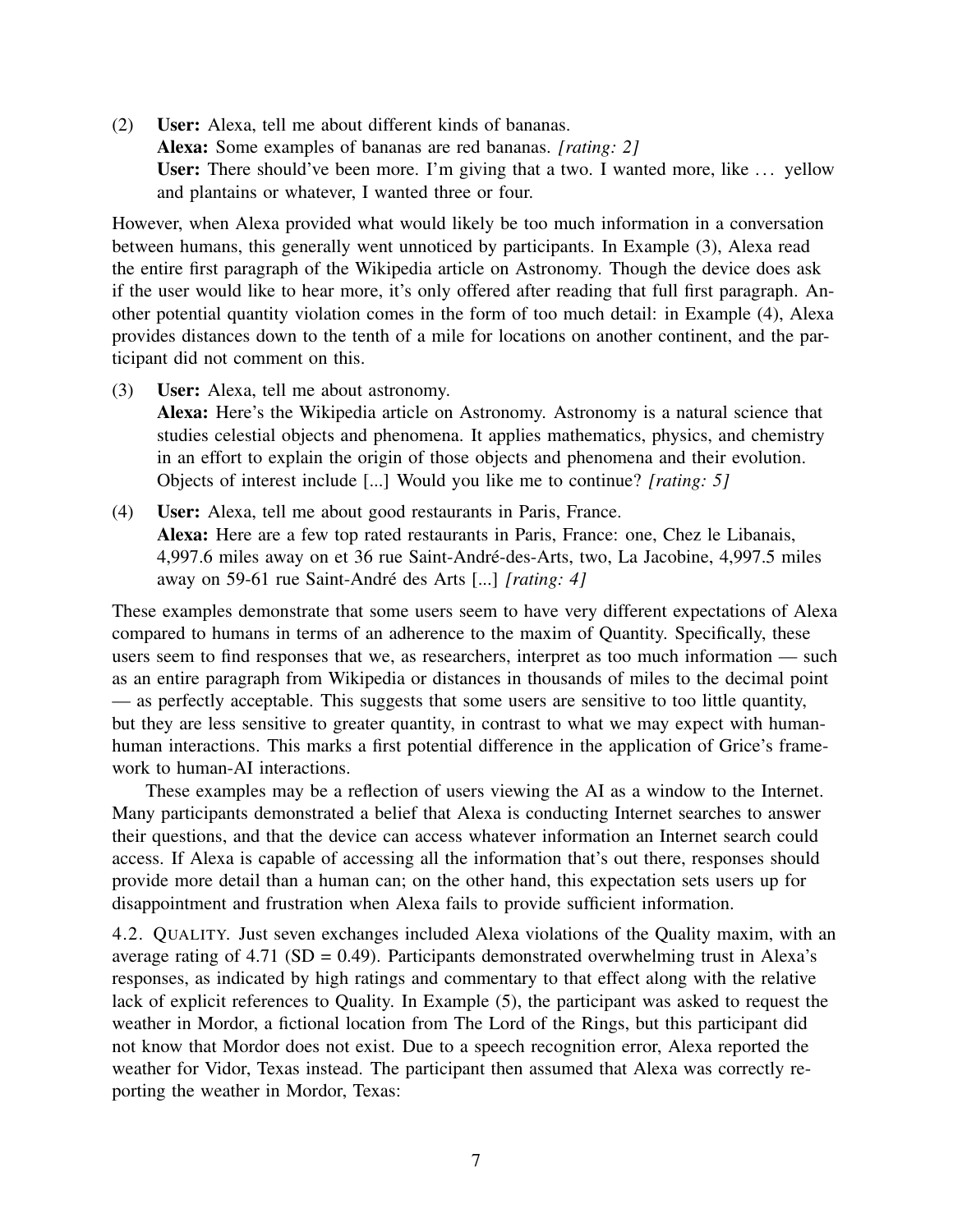(5) User: Alexa, what's the weather like in Mordor?

Alexa: In Vidor, Texas, it's 90 degrees Fahrenheit with mostly cloudy skies. Today, you can look for partly sunny weather, with a high of 90 degrees and a low of 77 degrees. *[rating: 5]*

User: Is that in Texas? I'm gonna say she's right.

In another example [\(6\),](#page-7-0) Alexa gave factually incorrect information, which did not seem to bother the participant:

<span id="page-7-0"></span>(6) User: Alexa, what's the highest point in the Seattle area? Alexa: The highest point in Seattle is Mount Rainier. *[rating: 5]*

Mount Rainier is about a three-hour drive from Seattle, not in Seattle (a fact we can assume any Seattle area resident knows). Nonetheless, the participant rated this response a five. This is perhaps complicated by the fact that the original request was, in fact, about the Seattle area, but this factually incorrect answer did not seem to cause any broad mistrust in Alexa's responses.

One of the more striking examples of trust in Alexa comes from a participant who, after several failed attempts to find out who holds the home run record for the Seattle Mariners, concluded that that information doesn't exist; she has so much faith in Alexa's ability to find information that she interpreted Alexa's repeated failures as an exhaustive search.

(7) User: Who hit the most home runs for the Seattle Mariners? Alexa: The Houston Astros at Seattle Mariners game hasn't started yet. First pitch will be tomorrow evening at 7:10pm. *[rating: 1]* User: Which player on the Seattle Mariners has hit the most home runs? Alexa: Hmm, I'm not sure. *[rating: 3]* User: Who has the home run record for Seattle Mariners? Alexa: This might answer your question: Yesterday, the Mariners did not hit a home run during their 2-1 loss to the Orioles. This season, the Mariners are ranked 5th in the American League with 238 home runs. This season, the Mariners are 66 and 90 and ranked 5th in the AL West. Did that answer your question? *[rating: 4]* User: [...] The second time around she attempted to answer it, and then was like 'wait, is that really what you were asking for?' and asking that was sort of like, I'm now understanding that maybe that stat's not out there in the universe. [rating: 4]

Alexa occasionally cites sources, and we saw just one instance of a participant questioning Quality in the form of doubting a source. This participant rated the exchange a five but expressed some disappointment with the source of the information. (This participant explicitly refused to rate any response below a three.)

(8) User: Alexa, how many spots does a giraffe have? Alexa: According to another Amazon customer: no individual giraffe has the same pattern so there is not a way to tell how many spots a giraffe has. Did that answer your question? [rating: 5] User: No, who is this other Amazon customer?

In sum, participants in the study demonstrated a very strong trust in Quality from Alexa, accepting most of the information that was provided, even in cases where Alexa provided fac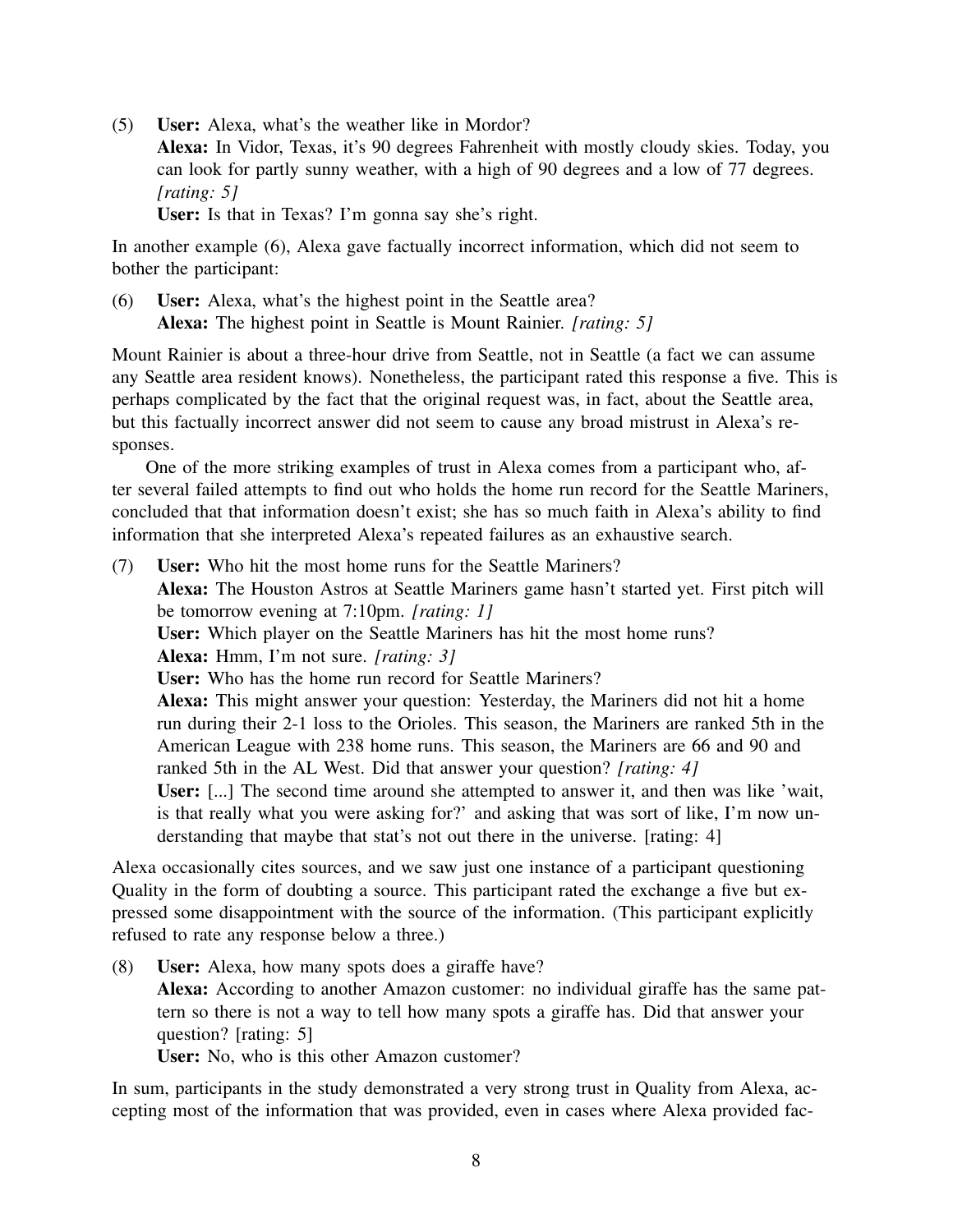tually incorrect information or did not provide information that definitely exists. This could suggest that, because Alexa is an AI entity, humans interlocutors have even higher expectations of Quality than they do for humans. Like Quantity, this evaluation of Quality may be impacted by the perception of Alexa as a window to the Internet. We saw participants generally trust the information that Alexa provides, as they likely would trust the results of an Internet search (whether or not they should trust an Internet search is another topic, of course). Judgement of Quality seems to parallel an Internet search: It is hard to believe that an Internet search would fail to find information that does exist, and the trustworthiness of sources can be questioned. Users seem to pin these failures not on Alexa but rather on the Internet search that they believe the device conducts.

4.3. MANNER. 109 exchanges were tagged as including potential Manner violations on Alexa's part, with an average rating of  $3.56$  (SD = 1.59). Several participants noted that Alexa spoke too quickly, posing comprehension problems. Though not mentioned by participants, unnatural prosody may have compounded the difficulties posed by speed. Examples [\(9\)](#page-8-0) and [\(10\)](#page-8-1) show two participant reactions to fast Alexa responses.

<span id="page-8-0"></span>(9) User: Do you have any financial skills? Alexa: Here are three popular Business & Finance skills. First is Make Me Smart. Say 'Alexa, Make Me Smart' to learn something surprising and timely about the economy, pop culture, and tech from Marketplace's Kai Ryssdal and Molly Wood. Would you like to give that one a try? *[rating: 3]* User: No. Alexa: Okay, next is [...] Would you like to give that one a try? *[rating: 3]* User: No. Alexa: Okay, next is [...] Would you like to give it a try? *[rating: 3]* User: No. Alexa: Okay. Do you want to hear more? *[rating: 5]* User: No. Alexa: Alright. *[rating: 5]*s User: It's just so fast, it's like, oh gosh! [...] a lot, and a little quick. Not that I think there's a way to change the speed of the speech, but it seemed really fast.

<span id="page-8-1"></span>(10) User: Alexa, adjust the thermostat to sixty five degrees. Alexa: Auto's keeping the temperature between 32 and 122. User: Alexa, can you adjust the thermostat to sixty five degrees. Alexa: Auto's keeping the temperature between 32 and 122. *[rating: 3]* User: I don't really know what Alexa was saying. Alexa was reading it kinda fast. Not even the second time, I didn't catch what Alexa was saying.

Just one participant commented on obscurity of language, suggesting that the word 'intermittent' was likely not accessible to all audiences.

(11) User: Alexa, what's the weather like today?

Alexa: Currently, in Seattle, it's 65 degrees Fahrenheit with partly sunny skies. Today, you can expect intermittent clouds with a high of 67 degrees and a low of 59 degrees. *[rating: 4]*

User: It was good. I don't know if people would understand what the word 'intermit-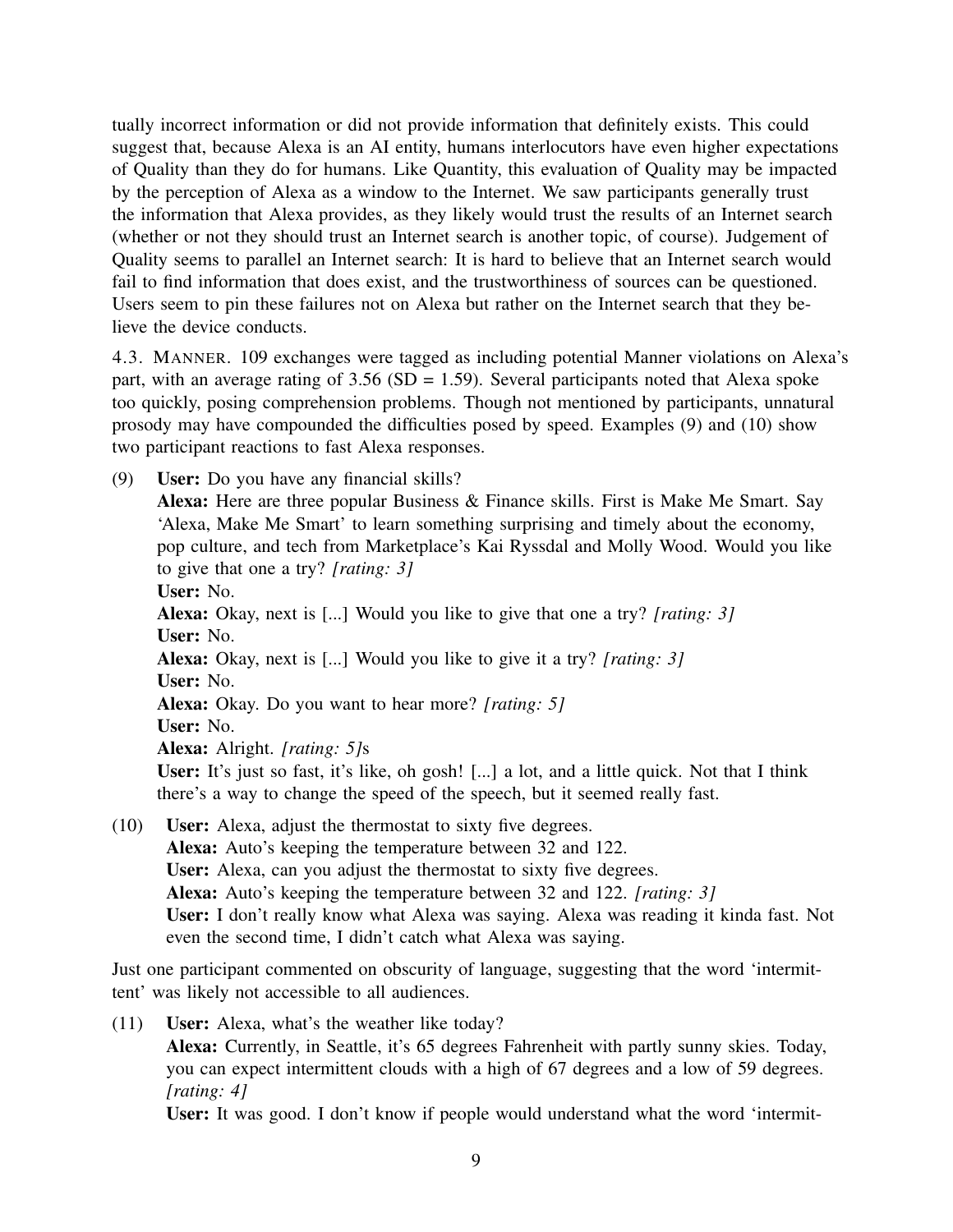tent' means, that's all.

Alexa regularly provided rather clunky responses — at least from the human-human conversation perspective — that went unmentioned by participants. In Example [\(12\),](#page-9-0) Alexa provides a lot of information in response to a request for music. This would likely feel unnatural in a conversation between friends, but Alexa's status as a non-human interlocutor may impact evaluation.

<span id="page-9-0"></span>(12) User: Alexa, play some country music. Alexa: Okay. The station: Top Country, free on Amazon Music. *[rating: 5]*

On the whole, violations of Manner are relatively infrequent in the dataset, and those that are present—references to speaking speed or vocabulary—are what we might expect from humanhuman interactions. However, one difference from our expectations did appear in the dataset. Despite many participants overlooking unnatural phrasing, we saw a few hints that humanness may be an important aspect of Manner when interacting with Alexa. For example, one participant noted, "The ones that I gave a [...] three were the ones that were more ... how do I say, it was like mechanical or rote." Evaluation of humanness likely varies from person to person, depending on what expectations users have of their AI's capabilities and roles. Regardless, this would be an important difference from expectations of human-human interactions, where AIs are judged in terms of how 'human' their responses are.

4.4. RELEVANCE. Finally, we identified 471 exchanges where Alexa may have violated the Relevance maxim, with an average rating of  $2.86$  (SD = 1.58), making Relevance the most frequently-violated maxim and that with the lowest average rating compared to the other maxims (a pair of Welch two-sample t-tests demonstrates that its mean is significantly lower than that of Quantity (Mean = 4.15, SD = 1.23, t = 9.7, df = 259,  $p < .001$ ) and Manner (Mean = 3.56, SD = [1](#page-9-1).59, t = 3.9, df = 140, p < .001)<sup>1</sup>.

Two broad types of Relevance violations emerged in our data set. The first is irrelevant arguments, where a key argument, such as a name or a place, is different in the user's request and Alexa's response. In Example [\(13\),](#page-9-2) the participant asks about information for one location, and Alexa responds with that information for a different location.

<span id="page-9-2"></span>(13) User: Alexa, what language do they speak in Monte Carlo, Monaco? Alexa: This might answer your question: Nossa Senhora do Monte is in Portugal, where the official languages are Portuguese and Mirandese. *[rating: 2]*

The second type of Relevance violation we found is **irrelevant content**, where the goal, rather than the arguments, is irrelevant. Example [\(14\)](#page-9-3) shows an instance of the participant asking for a smart home device name and getting different information about that device.

<span id="page-9-3"></span>(14) User: Alexa, what did I name my thermostat? Alexa: The thermostat temperature is 68 degrees. *[rating: 3]* User: I'm gonna give it a three because that isn't really what I asked for.

When participants were asked to describe reasons that they would provide a particular rating, they cited Relevance much more frequently than any of the other three maxims. Participants described low ratings as including Relevance violations, noting that "One was where she told

<span id="page-9-1"></span><sup>&</sup>lt;sup>1</sup> There are too few observations from the Manner maxim to run a valid statistical comparison with Relevance.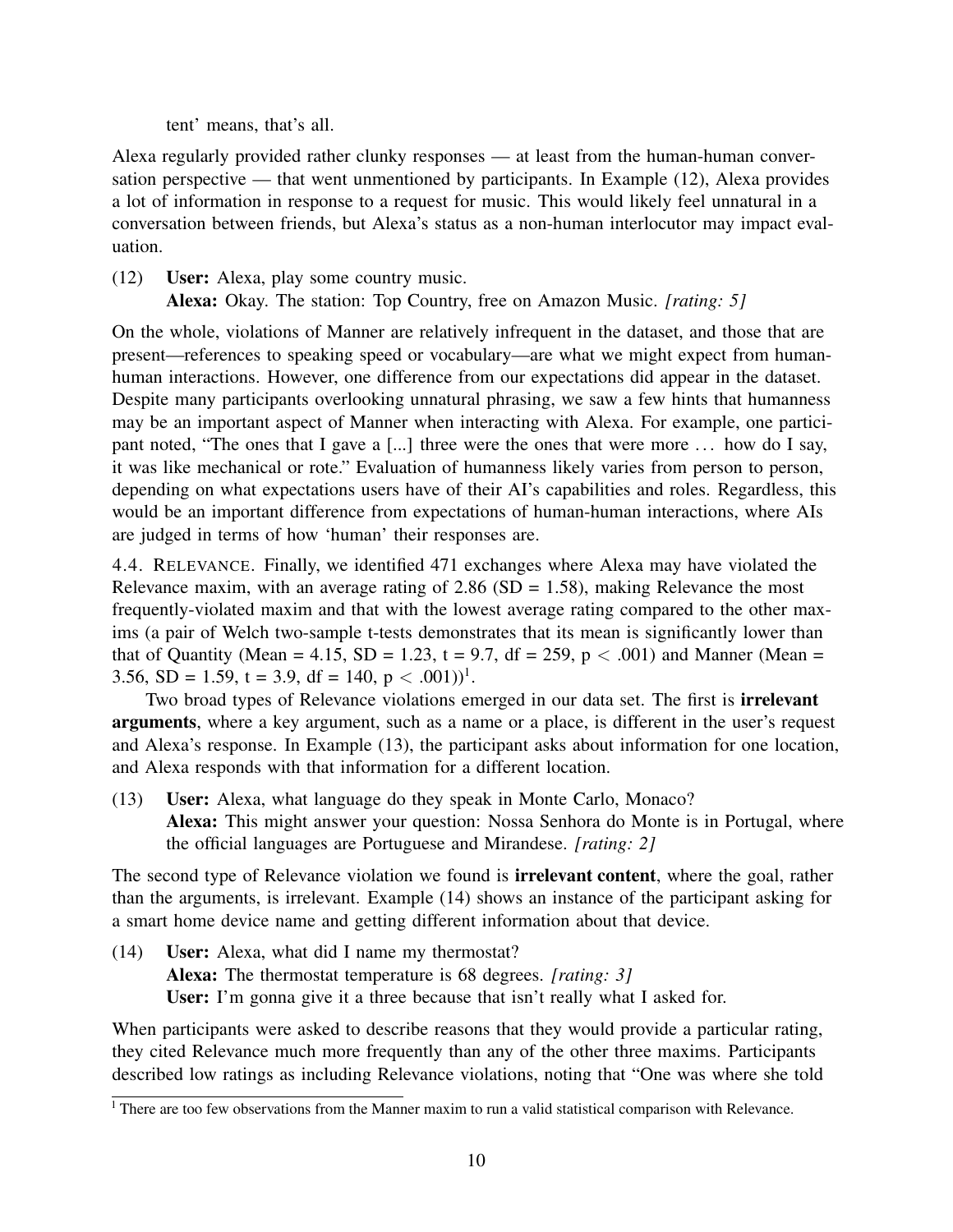me something that I didn't even want to know and it went in the wrong direction" and "A two would probably be asking what's the weather in Seattle and it giving me Portland."

These findings show that violations of Relevance are the most frequent and salient Gricean violations in interactions with Alexa. Relevance, which has previously been proposed as a supermaxim [\(Kitis](#page-13-5) [1999\)](#page-13-5), seems to have a different status from other maxims in human-AI interactions, with more violations and a lower average rating. The higher occurrence of Relevance violations likely speaks more to Alexa's responses than to how humans apply Grice's maxims: Relevance violations can be the result of a failure at effectively any step of the complex pipeline powering voice AIs, such as speech recognition errors or natural language understanding errors. However, the lower ratings indicate that human interlocutors find these violations particularly grating. Some of this may stem from the largely transactional nature of human-AI interactions, as Relevance violations impede the basic expected function of the device.

5. Discussion. Overall, the above findings indicate that Grice's Cooperative Principle is a useful framework with which to describe interlocutor assessments of human-AI interactions. Specifically, we can make the following high-level observations for each maxim:

With regard to **Quantity**, participants explicitly disapprove of exchanges where Alexa provided less information than they expected. Interestingly, however, in contrast to what the researchers would likely expect from an equivalent human-human interaction, participants do not explicitly disapprove of several exchanges where Alexa provided arguably too much information.

For Quality, participants in the study demonstrate a significant amount of trust in Alexa's responses. In fact, one participant was so trusting that Alexa's inability to provide a statistic led her to believe that the statistic did not exist. This extreme trust in Alexa's responses is likely driven both by the assumption that Alexa is following the maxim as well as lay-person assumptions about AI being 'all-knowing.' This is a particularly interesting finding that warrants extensive research, for, as AI becomes more prolific, people will likely more and more frequently use AI as a knowledge resource. Since no system (or person) will ever be 100% accurate, it is important that participants have a measured sense of Quality in their interactions with AIs.

In terms of Manner, participants make explicit reference to the speed at which Alexa speaks (likely a way of talking about prosody as well), and one even mentioned obscurity as a potential problem. User perceptions of Alexa's humanness may play a role in their perception of Manner. Interestingly — perhaps related to Quantity — the amount that Alexa reports when performing an action like playing a song was not explicitly referenced as problematic.

In this study, Relevance is far and away the most commonly violated maxim as well as the mostly lowly rated on average. It is also the most explicitly mentioned by participants in the study. Participants cited relevance (worded as "the wrong direction," not "what I asked for," etc.) as a primary reason for providing a low rating in exchanges with Alexa. Relevance violations can be particularly detrimental to more transactional exchanges, which are common for human-AI interactions.

5.1. THE PRIORITY MAXIM. In addition to the observations of the above maxims, we also observed an interesting element of human-AI interactions that is not clearly captured by Grice's Cooperative Principle. This can be seen in the following exchange: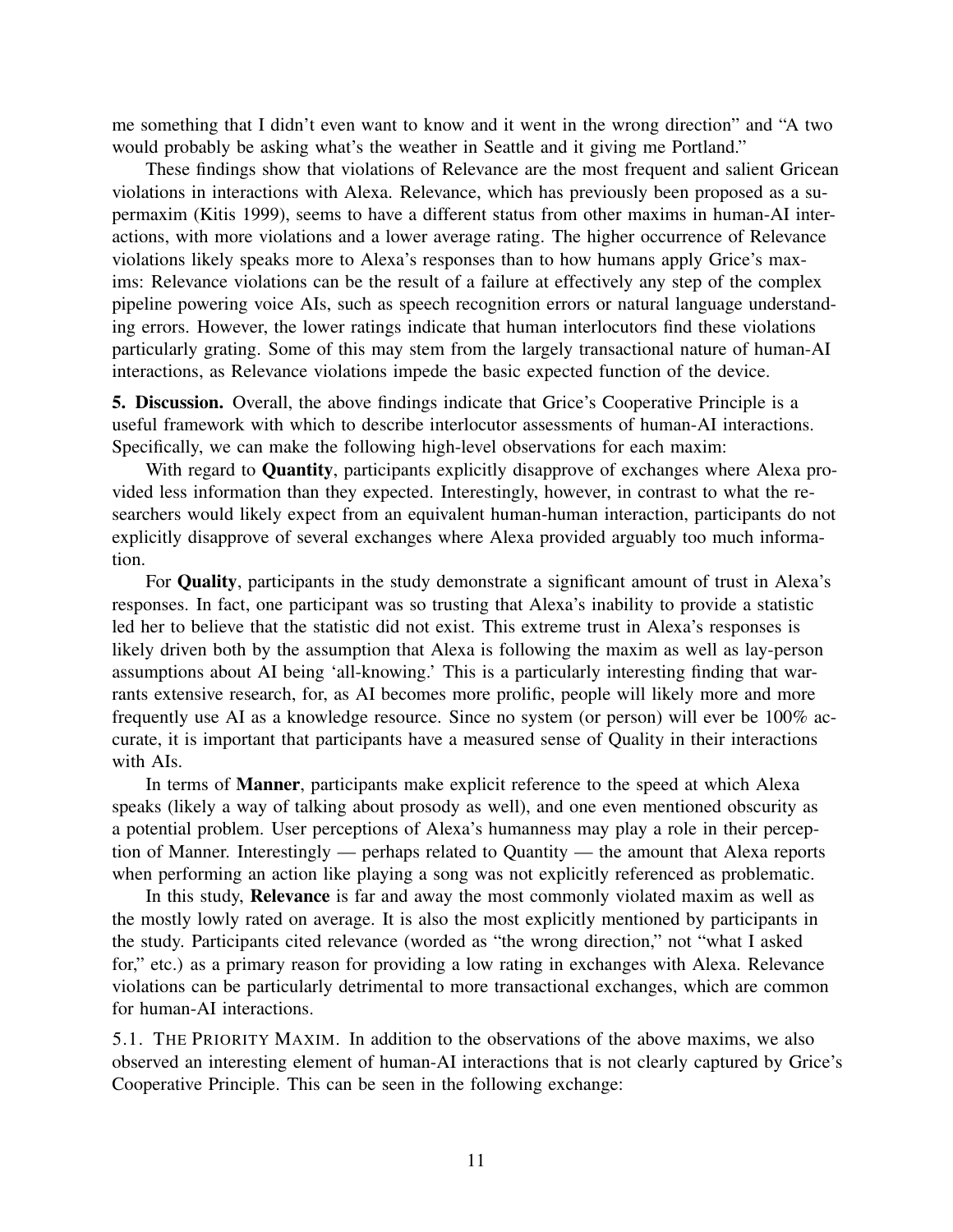(15) User: Alexa, set a timer for— Alexa: [interrupting] Timer for how long? *[rating: 4]* User: Ugh, that's so annoying.

In broad terms, participants did not have a problem interrupting or speaking over Alexa. However, participants were particularly averse to Alexa interrupting them, as in the above exchange. In other words, many participants demonstrated a strong assumption the human interlocutor begins every exchange, or has the floor, in any given human-AI interaction. This observation was supported by similar situations, such as when Alexa makes a suggestion seemingly unrelated to the previous exchange. This can be seen here:

(16) User: Alexa, what's the weather today? Alexa: In Seattle, it's 64 degrees Fahrenheit with mostly cloudy skies. Today, you can look for cloudy skies, with a high of 66 degrees and a low of 52 degrees. By the way, there are more things to try. Just say 'what are your top skills?' *[rating: 5]* User: I don't know, I don't always love the extra tips, but that's me being cranky.

Here, the participant explicitly mentions her frustration at Alexa offering a seemingly unrelated request. In other words, the participant is demonstrating a dispreference for Alexa initiating a turn (though it should be noted that not all participants share this dispreference for suggestions).

These observations suggest that humans inherently take priority over AI in human-AI interactions. In this way, it is reminiscent of Harris' [\(1995\)](#page-13-4) notion of a "unequal encounters." However, previous researchers have examined the extent to which context influences the speech acts available or unavailable to two human interlocutors. In the case of human-AI interactions, the inequity of the encounter is inherent to the AI and does not vary by context. In other words, there is an apparent power difference at play between the interlocutors, but it is intrinsic to the AI, rather than the context.

For this reason, coupled with the observations from this study, we hypothesize that another maxim — a Priority maxim — is at play in human-AI interactions. The Priority maxim can be summarized as follows: Humans take conversational priority over AI. This priority is driven by the inherent power imbalance between humans and AI.

Verification of the Priority maxim would have significant implications. First, it would demonstrate the extent to which human interlocutors accommodate conversational exchanges, even when the exchange itself challenges the prototypical notion of a 'conversation.' Second, the Priority maxim could have important implications in terms of variation across interlocutors. For example, it may be the case that younger, more experienced AI users adhere the Priority maxim much more strongly than older, less experienced AI users. Furthermore, the Priority maxim may be implicitly acquired much like Grice's four maxims, and the conditions under which the maxim are acquired would be important for future work. Lastly, the Priority maxim can be important guiding principle in the design of AI. The Priority maxim suggests that power dynamics are at play in human-AI interactions at a turn-taking level, where humans are assumed to take priority in initiating turns. Developing proper turn-taking strategies is notoriously difficult in AI design [\(Portela & Granell-Canut](#page-13-7) [2017;](#page-13-7) [Liao et al.](#page-13-8) [2016;](#page-13-8) [Chaves &](#page-13-9) [Gerosa](#page-13-9) [2018\)](#page-13-9). Taking the Priority maxim into account could help resolve some of these issues, where designers can take human expectations of their priority into account.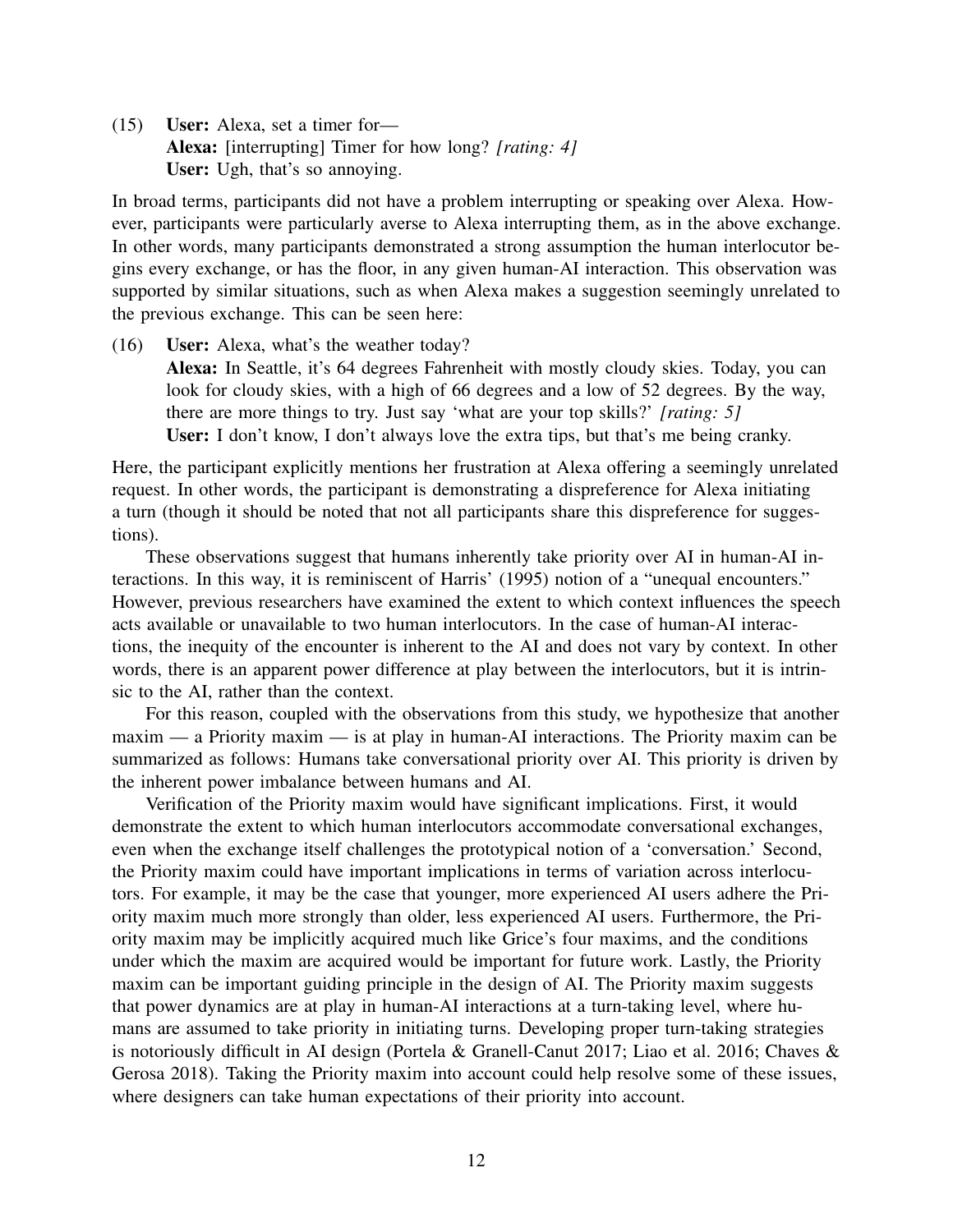5.2. LIMITATIONS. Of course, there are limitations in the application of a framework meant to describe human conversation to a novel form of interaction. First, it is not entirely clear whether people perceive AI to be human-like enough to apply conversational rules at all. Second, given that exchanges with AI are currently largely transactional (e.g., the human has a desired goal, and the AI is expected to fulfill this desired goal), one could argue that an exchange between a human and AI is not necessarily a conversation. These issues can be summarized into two broad categories: human perception of AI entity and human perception of the human-AI exchange.

With regard to human perception of AI, it is clear that AI has no free will to actually follow a maxim. Nevertheless, several participants in the study reported here personified the device, even applying verbs of volition to describe the AI's performance. For example, participants described Alexa's failure to perform a particular action with language like "She tried" and "She did the very best that she could." Such descriptions indicate that participants whether driven by the wake word, the marketing of the product, or the fact that voice assistants are specifically designed to be human-like and conversational — speak about AI as a volitional entity. It is thus a natural step for them to also apply Grice's maxims to such an entity.

With regard to human perception of the human-AI exchange, several participants in the study also explicitly mentioned that they believe human-AI interactions to be cooperative: they were both willing and eager to cooperate with the AI, placing blame on themselves for unsuccessful exchanges or considering the exchange to be game-like. One participant blamed himself for an unsatisfactory Alexa response, saying, "I should've been more specific with my question. That's on me." Another participant, after several attempts to rephrase a question, expressed enjoyment rather than frustration, saying, "It's actually part of the fun, I figure out oh, she needs me to speak like this." In this way, participants demonstrated the they consider the exchange to be cooperative, not simply one-sided in favor of the human. Given that the exchange is language-based, it is therefore natural that they would also assume the conversation to be guided by Grice's maxims.

Lastly, for both perception of AI and the exchange, it should also be noted that machine learning technology is rapidly evolving, making voice assistants more human-like and conversational. In this way, we can expect human perception of the AI's conversational role to evolve alongside technological advances.

6. Conclusion. This study has demonstrated that Grice's Cooperative Principle is a useful framework for understanding human assessments of their interaction with AIs. Based on the in-lab observations of twenty-three participants interacting with an Alexa device, we report on over 700 exchanges that we identified as potential maxim violations by the AI. Exploring participant commentary referencing the potential maxim violations shows that, in broad terms, participants do seem to be guided by these maxims in their evaluation of interactions with AI; they judge interactions similarly to human-human interactions, but with some small differences.

Specifically, the computer component of entities like Alexa seems to play an important role in terms of user perceptions of AI. With Quantity, users do not seem to be bothered by what is arguably 'too much' information, and this expectation is likely driven by user expectations of a machine. In a similar vein, for Quality, users are extremely trustful of Alexa's responses. This seems to be driven by assumptions that a computer query will deliver accu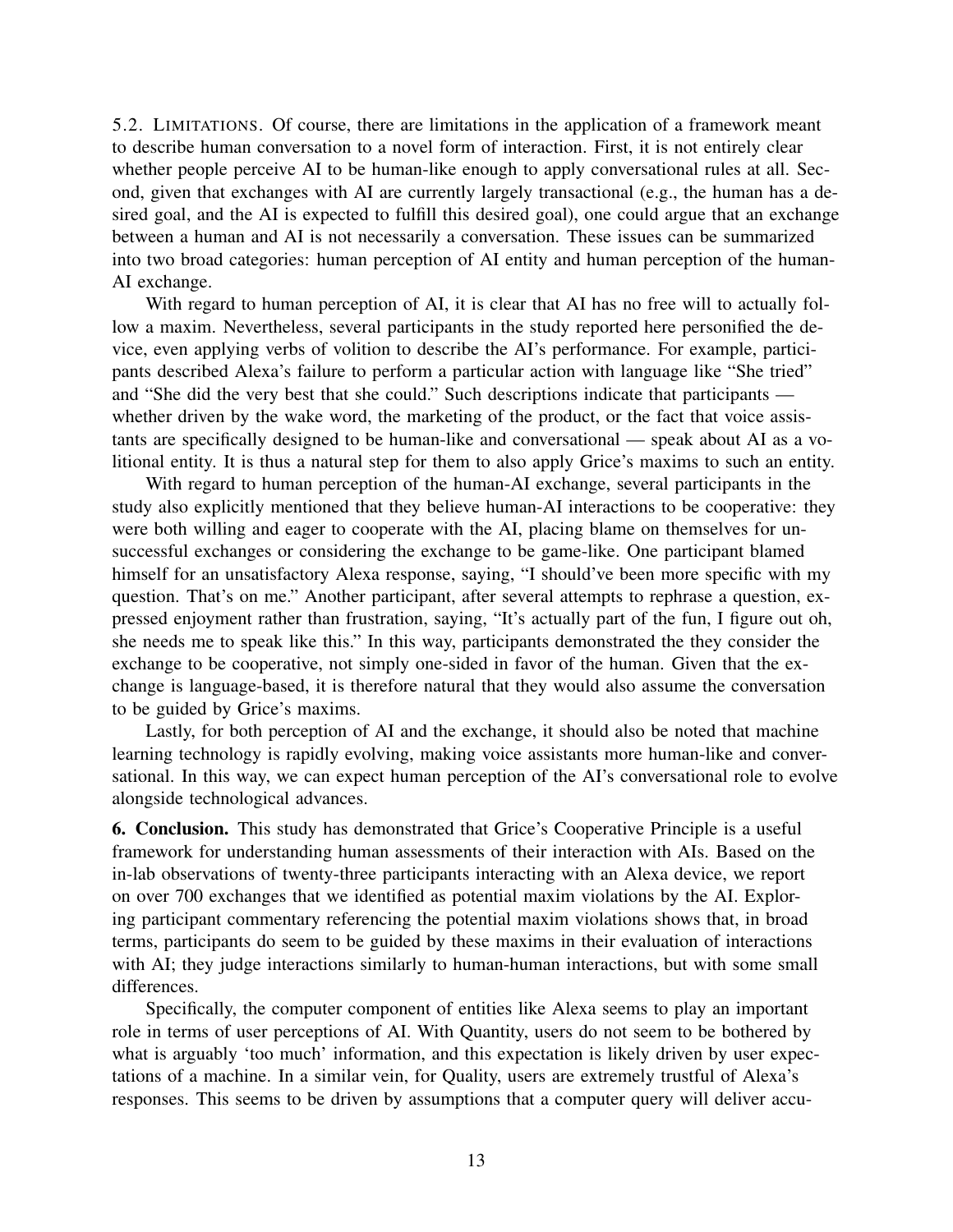rate results. Of course, this may or may not be correct assumption, and it is an important phenomenon that requires further research.

In addition, this study shows that Relevance is the most salient maxim violation for the in-lab participants, occurring most frequently and rated lower on average than the other maxim violations. In other words, users seem to be more keyed in to violations of Relevance than any of the other maxims. This observation is particularly useful for the development of future AIs, where relevant exchanges seem to be key to user perceptions.

We also observe that there is an inherent power difference between humans and AI, where humans take priority in all exchanges, as evident in turn-initiating sequences and interruptions. To accommodate these observations, we posit a Priority maxim that guides human-AI interactions. Of course, further research needs to be done to validate the Priority maxim, as well as the extent to which Grice's Cooperative Principle helps explain user perceptions of human-AI interactions.

This work is critical for multiple reasons. First, from an AI development perspective, in order to improve AI systems like Alexa, it is important to know how users assess exchanges and what framework they are using to make those judgments. Second, while human-AI interactions may stretch the boundary of the prototypical 'conversation,' it is clear that human-AI interactions are becoming more and more prolific. There are multiple voice assistants available, and the contexts in which they are available is ever-increasing. This all means that the volume and variety of language-based interactions in which humans are engaging with AI is steadily increasing, and, in our opinion, this novel use of language warrants further research.

## **References**

- <span id="page-13-9"></span>Chaves, A.P. & M.A. Gerosa. 2018. Single or multiple conversational agents? An interactional coherence comparison. In *Proceedings of the 2018 CHI conference on human factors in computing systems*, 1–13.
- <span id="page-13-1"></span>Deriu, J., A. Rodrigo, A. Otegi, G. Echegoyeen, S. Rosset, E. Agirre & M. Cieliebak. 2019. Survey on evaluation methods for dialogue systems. arXiv preprint arXiv:1905.04071.
- <span id="page-13-0"></span>Grice, H.P. 1975. Logic and conversation. In *Speech acts*, Brill.
- <span id="page-13-3"></span>Habermas, J. 1984. *The theory of communicative action*. Beacon Press.
- <span id="page-13-4"></span>Harris, S. 1995. Pragmatics and power. *Journal of Pragmatics* 23(2). 117–135.
- <span id="page-13-5"></span>Kitis, E. 1999. On relevance again: From philosophy of language across 'pragmatics and power' to global relevance. *Journal of Pragmatics* 31(5). 643–667.
- <span id="page-13-8"></span>Liao, Q.V., M. Davis, W. Geyer, M. Muller & N.S. Shami. 2016. What can you do? Studying social-agent orientation and agent proactive interactions with an agent for employees. In *Proceedings of the 2016 acm conference on designing interactive systems*, 264–275.
- <span id="page-13-6"></span>Peirce, J.W., J.R. Gray, S. Simpson, M.R. MacAskill, R. Hochenberger, H. Sogo, E. Kastman & J. Lindelov. 2019. Psychopy2: Experiments in behavior made easy. *Behavior Research Methods* .
- <span id="page-13-7"></span>Portela, M. & C. Granell-Canut. 2017. A new friend in our smartphone? Observing interactions with chatbots in the search of emotional engagement. In *Proceedings of the xviii international conference on human computer interaction*, 1–7.
- <span id="page-13-2"></span>Purington, A., J.G. Taft, S. Sannon, N.N. Gazarova & S.H. Taylor. 2017. "Alexa is my new BFF" social roles, user satisfaction, and personification of the Amazon Echo. In *Proceed-*